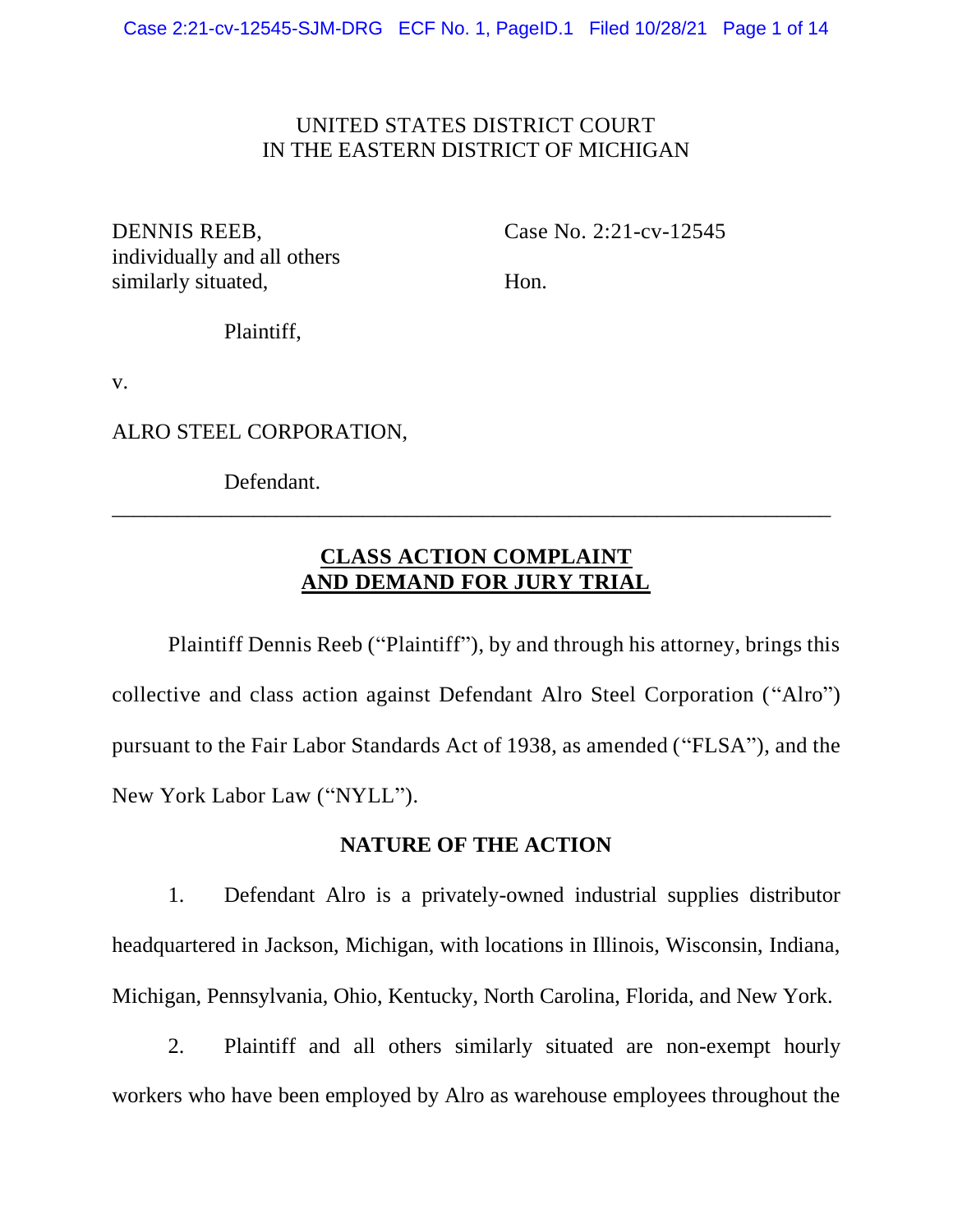United States, pursuant to which their primary duty was to prepare metal orders for Alro clients.

3. Until 2020, Alro utilized a policy called "Alro Time," pursuant to which warehouse employees were expected and instructed to arrive at their workplaces no later than 15 minutes before their shifts began. However, Alro did not compensate warehouse employees for any of this pre-shift time during which they were performing compensable work or otherwise "engaged to wait" for work to begin, as discussed in further detail herein.

4. Warehouse employees typically worked 8.5-hour shifts, including a thirty-minute meal period, five days per week, not including "Alro Time." Thus, Alro systematically deprived nationwide warehouse employees ("Collective Members") of overtime pay on a weekly basis in violation of the FLSA and, with respect to warehouse employees in New York ("Class Members"), the NYLL.

5. As a result of this practice, Alro also systematically failed to provide Class Members with accurate wage statements as required by New York law.

### **JURISDICTION**

6. This Court has federal question subject-matter jurisdiction of this case pursuant to 28 U.S.C. § 1331 because this action is brought pursuant to the FLSA, 29 U.S.C. §§ 201, *et seq*.

7. This Court has supplemental jurisdiction over NYLL claims pursuant

2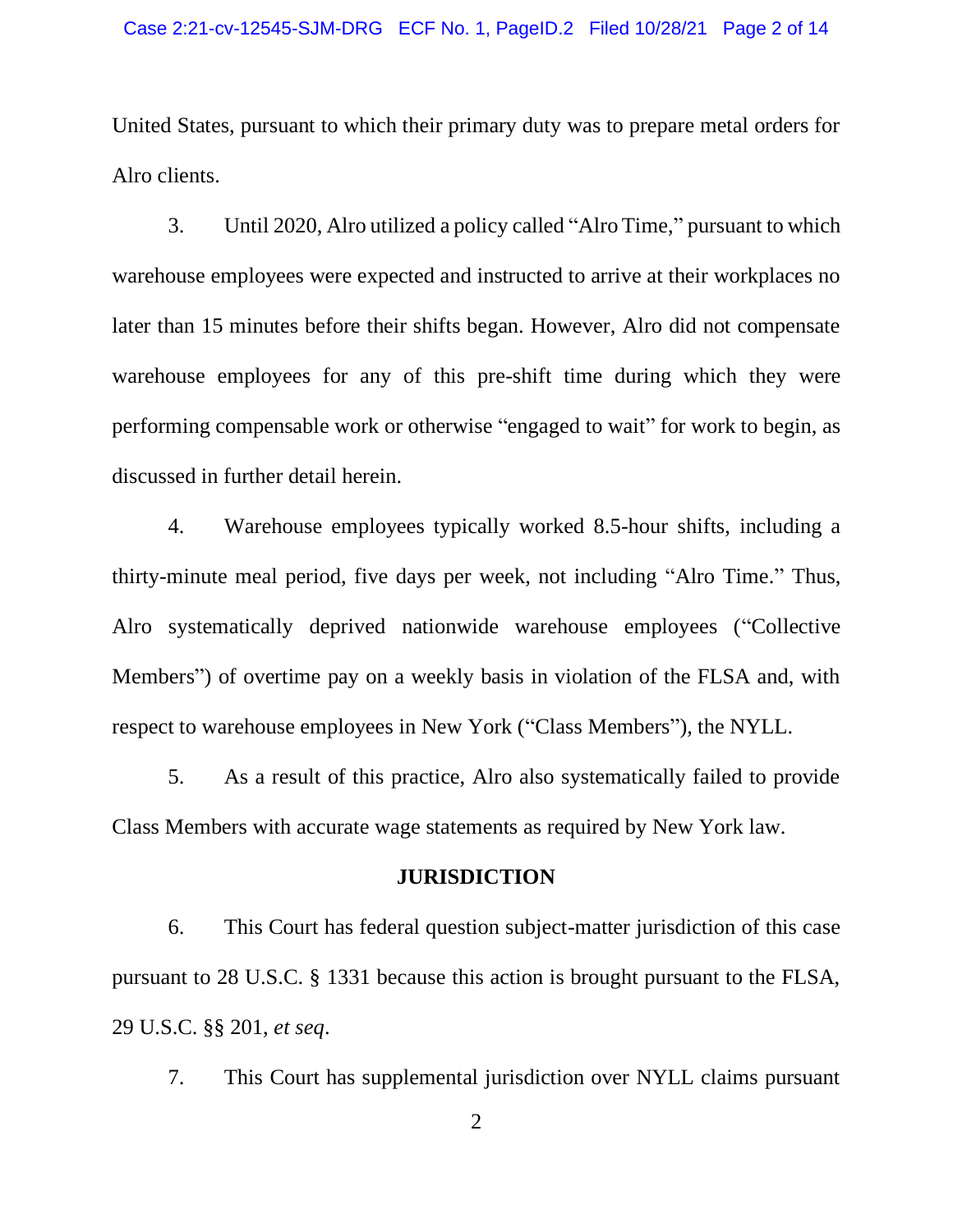to 28 U.S.C. § 1367 because the NYLL claims are so related to the FLSA claim such that they form part of the same case or controversy under Article III of the United States Constitution.

#### **VENUE**

8. This Court is the proper venue for this matter pursuant to 28 U.S.C. § 1391(b) and (c) because Defendant is headquartered in this District and has substantial and systematic contacts in this District.

### **THE PARTIES**

9. Plaintiff is a citizen of New York, residing in Niagara County. Alro employed Plaintiff as a third shift warehouse employee from approximately May 2017 until April 2021 at Alro's Tonawanda, New York location. Plaintiff is a member of both the putative Collective and putative Class as defined herein. Plaintiff's Notice of Consent to Join this collective action pursuant to 29 U.S.C. § 216(b) is contemporaneously filed with this Complaint. (Exhibit A).

#### **SUBSTANTIVE ALLEGATIONS**

10. As discussed above, Collective and Class Members are individuals employed by Alro who have worked at Alro warehouses throughout the United States.

11. Pursuant to Alro policies and practices during the relevant time periods, Collective and Class Members were expected and instructed to arrive at work 15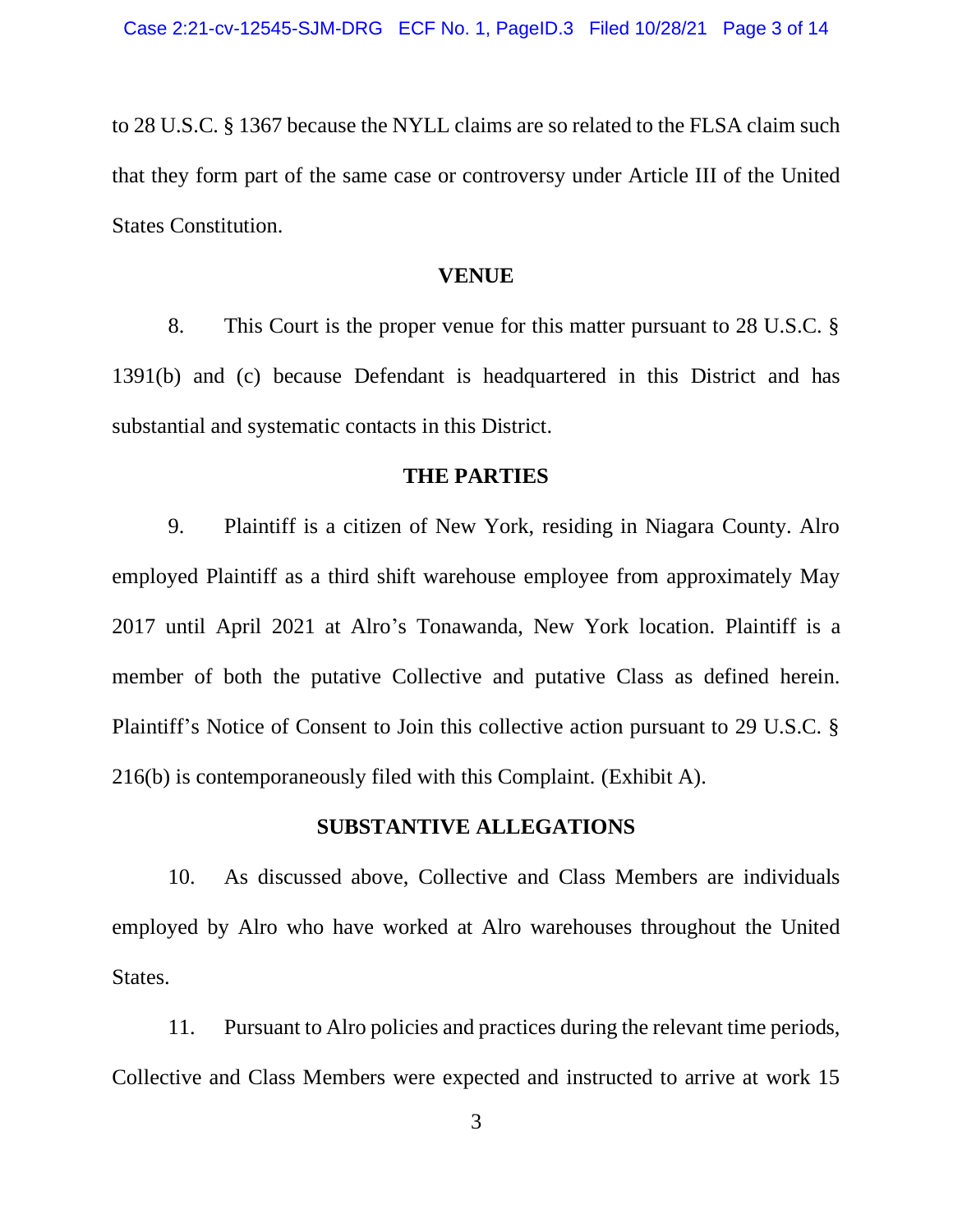minutes early if they had a meeting. Because meetings at the beginning of each scheduled shift were a daily occurrence at Alro locations, Collective and Class Members were expected and instructed to arrive at work 15 minutes early every day they worked. For example, for shifts scheduled to start at 10:00 p.m., pre-shift meetings would start promptly at 10:00 p.m., but Collective and Class Members were expected and instructed to arrive not later than 9:45 p.m. As previously noted, Alro referred to this 15-minute period as "Alro Time."

12. During Alro Time, Collective and Class Members were expected and instructed to change into their work clothes and PPE on-site. Work clothes and PPE included, for example, Kevlar sleeves and cut resistant gloves, steel-toed boots, hard hats, safety glasses, and cut-resistant pants and shirts. As explained by Alro in its employee handbook, uniforms and PPE are required "not only for appearance but also for safety." Indeed, Collective and Class Members regularly worked with metals that were extremely sharp, heavy, and potentially lethal.

13. During Alro Time, Collective and Class Members were also required to make their way from the locker room to the warehouse floor and, if necessary, wait for instruction in their pre-shift meetings either in a break room or on the floor.

14. During Alro Time—during which Collective and Class Members were expected and instructed to be present—Collective and Class Members were unable to leave the premises and otherwise unable to use the time effectively for their own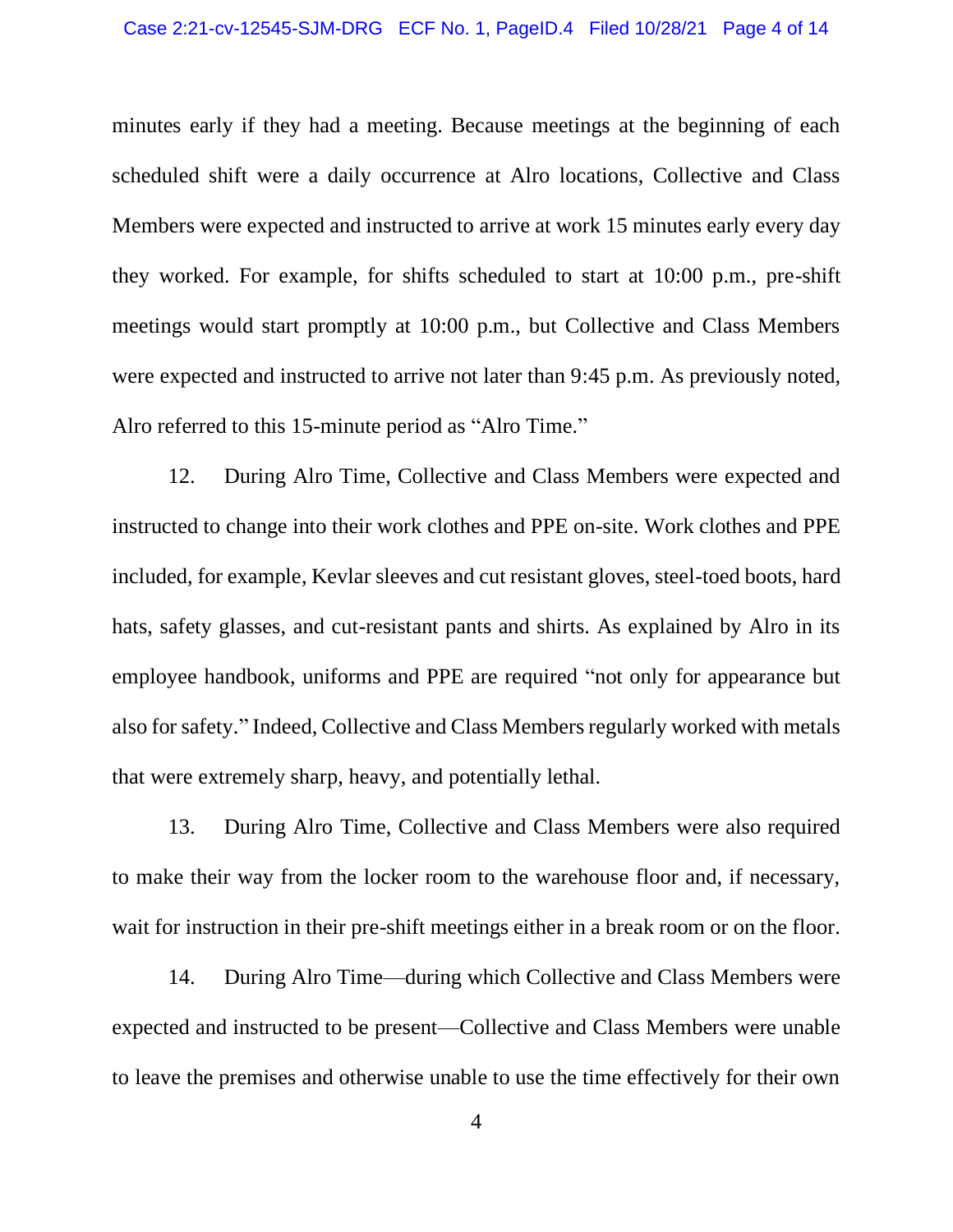purposes and were therefore "engaged to wait" during Alro Time, which is thus compensable under federal and state law. *See* 29 C.F.R. § 785.15; *Albrecht v. Wackenhut Corp.*, 379 F. App'x 65, 68, 2010 WL 2134312, at \*2 (C.A.2 (N.Y.) May 28, 2010) (requirement to report to post 15 minutes before start of scheduled shift "may well be compensable"); *IBP, Inc. v. Alvarez*, 546 U.S. 21, n. 8 (2005); *Perkins v. Bronx Lebanon Hosp. Ctr.*, 2016 WL 6462117, at \*3 n.6 (S.D.N.Y. Oct. 31, 2016) ("The NYLL incorporate[s] [the] FLSA['s] standards for determining whether time worked is compensable time.").

15. Alro expected and instructed Collective and Class Members to comport with the requirements of Alro Time.

16. The stated purpose of Alro Time was to ensure that Collective and Class Members were "at [their] work station ready to go on time." Thus, Alro Time was primarily for the benefit of Alro, as Alro designated this time for Collective and Class Members to take necessary preparations so they could start their scheduled shift immediately at the designated time.

17. Collective and Class Members were never paid for Alro Time—they were simply paid for the length of their shift and any extra time worked only *after* the end of the schedule shift.

18. It would have been administratively simple for Alro to have compensated Collective and Class Members for Alro Time, because Alro's

5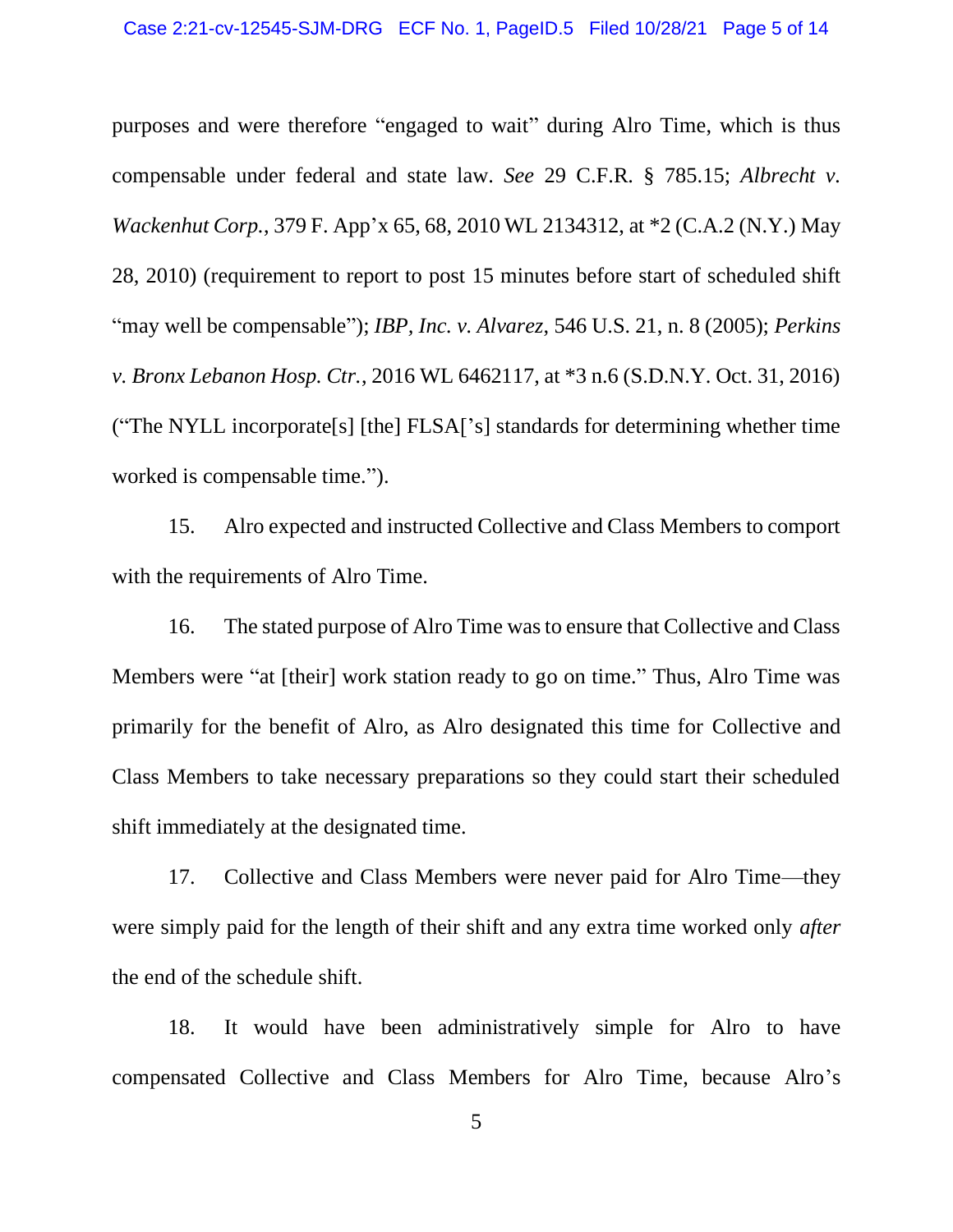timekeeping system logged exactly when Collective and Class Members punched in each day. Rather than do that, Alro simply ignored Alro Time and paid Collective and Class Members based on when their shifts were scheduled to start.

19. Plaintiff and Collective and Class Members all clocked in and worked some amount of compensable Alro time before Defendant started paying them for their shift, even though they may not have always arrived the full 15 minutes of Alro Time as expected and were not consistently disciplined for failing to do so.

20. This uncompensated time was not *de minimus*.

21. Because Collective and Class Members consistently worked 8-hour scheduled shifts, 5 days per week, the above-described practice concerning Alro Time meant that Collective and Class Members consistently perform in excess of 40 hours of compensable worktime per week for which they were not adequately compensated.

22. Alro's use of Alro Time was not in good faith, nor was it reasonable, as Alro had no reasonable grounds to believe that failing to compensate employees for time they were expected and instructed to be at work was not a violation of the FLSA. Nor did Alro take active steps to ascertain the dictates of the FLSA and then act to comply with them with respect to Alro Time. Further, once Alro had received complaints regarding Alro Time and was on notice that Alro Time was an illegal practice, it did not compensate Collective and/or Class Members. Thus, Alro knew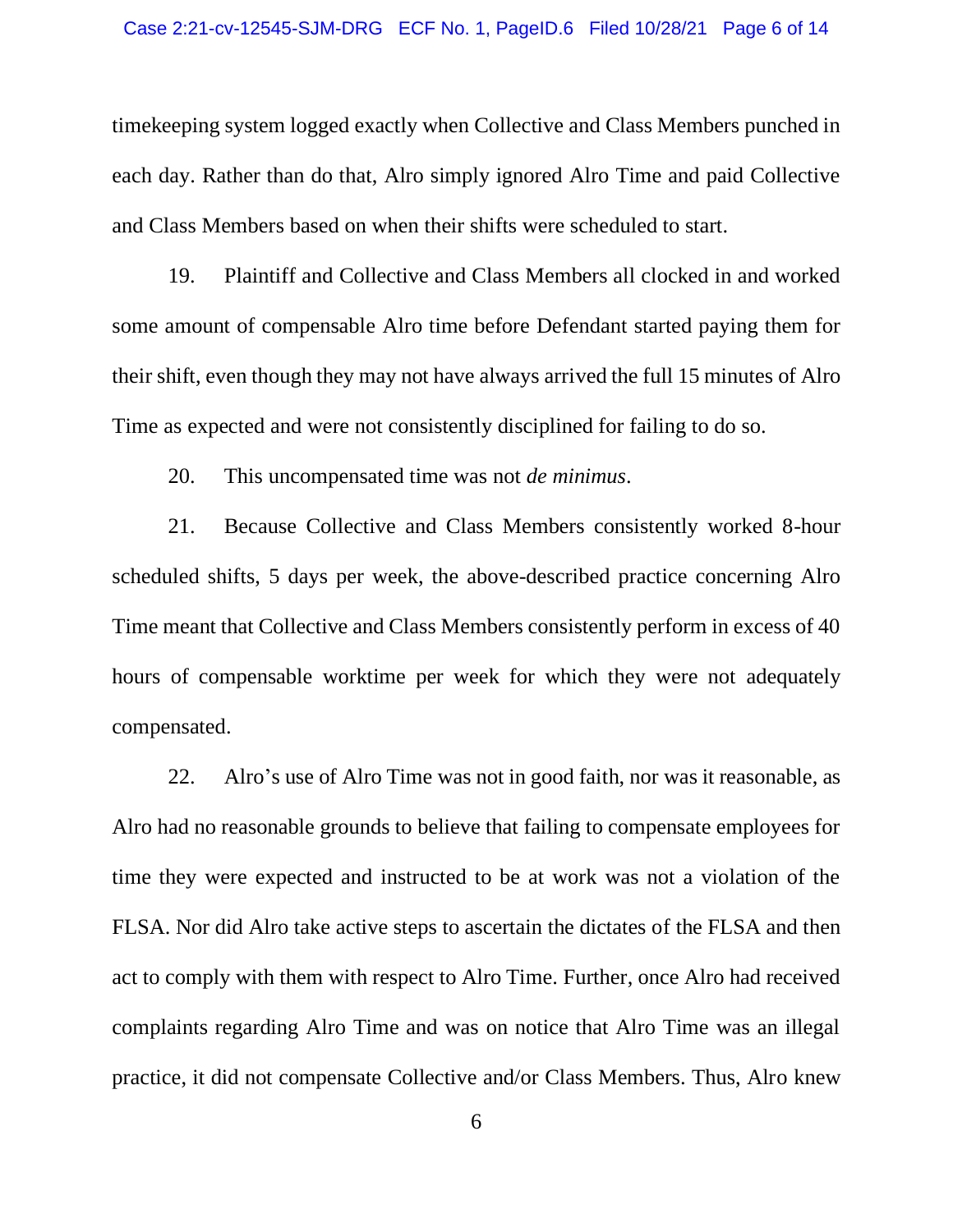of and/or showed reckless disregard for the issue of whether Alro Time violated the FLSA.

23. Moreover, because Alro did not calculate Alro Time as compensable work, Collective and Class Members' wage statements did not accurately reflect their overtime hours worked.

### **COLLECTIVE ACTION ALLEGATIONS**

24. Plaintiff's claim for overtime damages and penalties under the FLSA is brought on behalf of himself and all others similarly situated ("Collective Members"). This putative collective is defined as:

> "All current and former individuals employed by Alro as warehouse employees within the three-year period immediately preceding the filing of this action and the time at which Alro discontinued its 'Alro Time' practice."

25. Plaintiff and Collective Members are similarly situated pursuant to 29 U.S.C. § 216(b) because each of them were subject to "Alro Time" and the resulting failure to pay overtime compensation to Collective Members for hours worked in excess of 40 per week.

## **CLASS ACTION ALLEGATIONS**

26. Plaintiff's claim for overtime damages and wage statement penalties under the NYLL is brought on behalf of himself and all others similarly situated ("Class Members"). This putative class is defined as: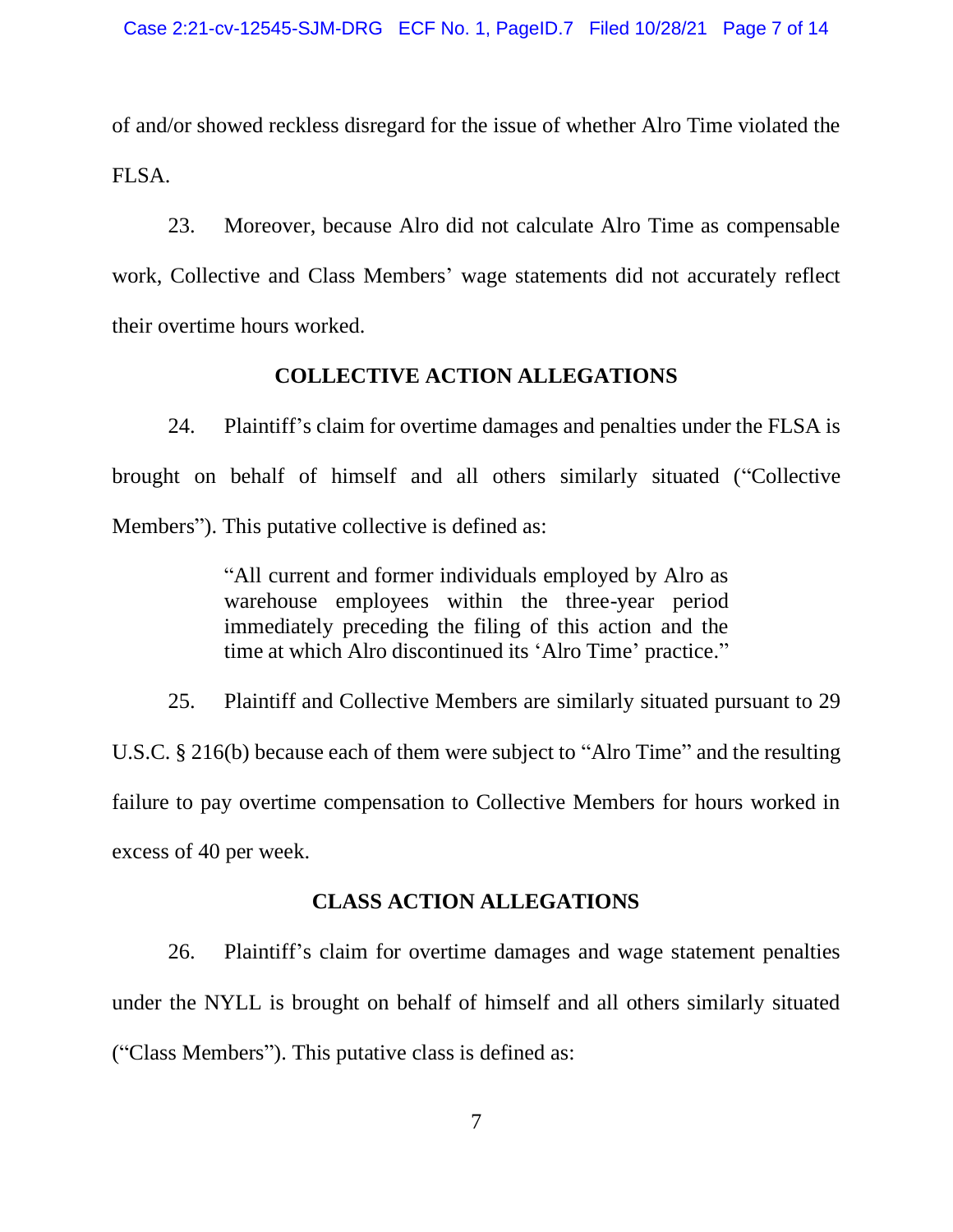"All current and former individuals employed by Alro as warehouse employees in New York within the six-year period immediately preceding the filing of this action."

# **A. ASCERTAINABILITY**

27. Plaintiff is informed and believes that the identities of Class Members are ascertainable through Alro's personnel records.

# **B. NUMEROSITY**

28. Plaintiff is informed and believes that there are approximately 100

Class Members, and that it would be impracticable to bring them all before the Court.

# **C. COMMONALITY**

- 29. Questions of law and fact common to Class Members include:
	- whether "Alro Time" is compensable time worked under New York law
	- if so, whether Class Members were paid for "Alro Time"
	- if not, whether Alro must compensate Class Members for "Alro Time" at the rate of 1.5 times their regular rate of pay
	- if "Alro Time" is compensable, and Class Members were not compensated for "Alro Time," whether Class Members' wage statements were inaccurate.

30. Issues common to the class can be resolved with class wide evidence, including evidence that "Alro Time" effectively resulted in Class Members to be "engaged to wait" before their shifts without compensation, and evidence that this systematic under-compensation resulted in Class Members receiving inaccurate wage statements during every pay period during the relevant time period.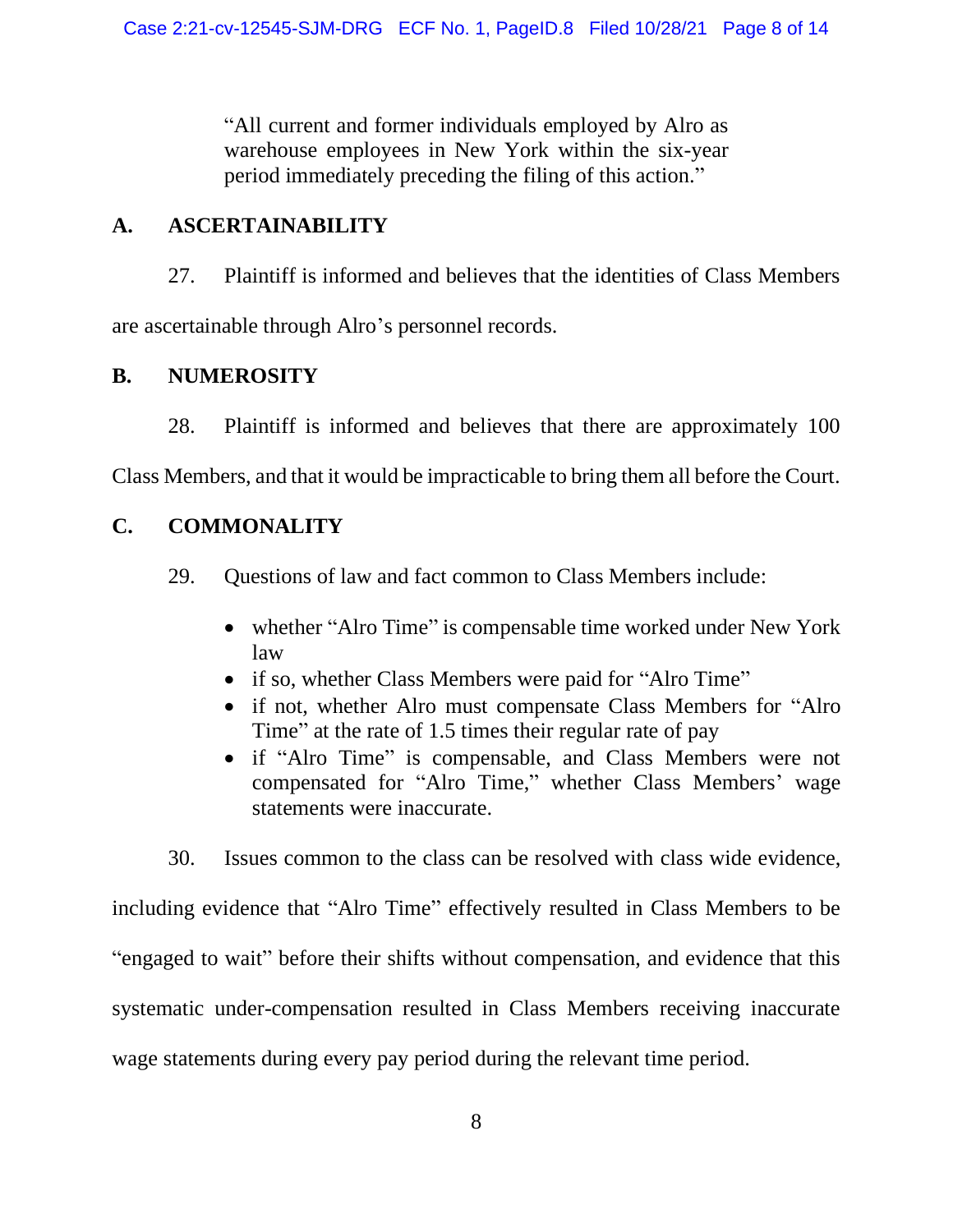## **D. TYPICALITY**

31. Plaintiff's claims are typical, if not identical, to the claims that could be asserted by all Class Members, as Plaintiff's claims arise from Alro's overtime and wage statement violations applicable to all Class Members as described herein.

32. Plaintiff will adequately represent the interests of Class Members because there are no conflicts between Plaintiff and any Class Members and because Plaintiff's counsel has the experience and skill to zealously advocate for the interests of Class Members.

## **F. PREDOMINANCE**

33. Common issues predominate over individualized inquiries in this action because Alro's liability for overtime and wage statement violations arising from "Alro Time" can be established as to all Class Members.

## **G. SUPERIORITY**

34. There are substantial benefits to proceeding as a class action that render proceeding as a class superior to any alternatives, including the fact that it will provide a realistic means for Class Members to recover damages and penalties; it would be substantially less burdensome on the courts and the parties than numerous individual proceedings; many Class Members may be unaware that they have legal recourse for the conduct alleged herein; and because issues common to Class Members can be effectively managed in a single proceeding.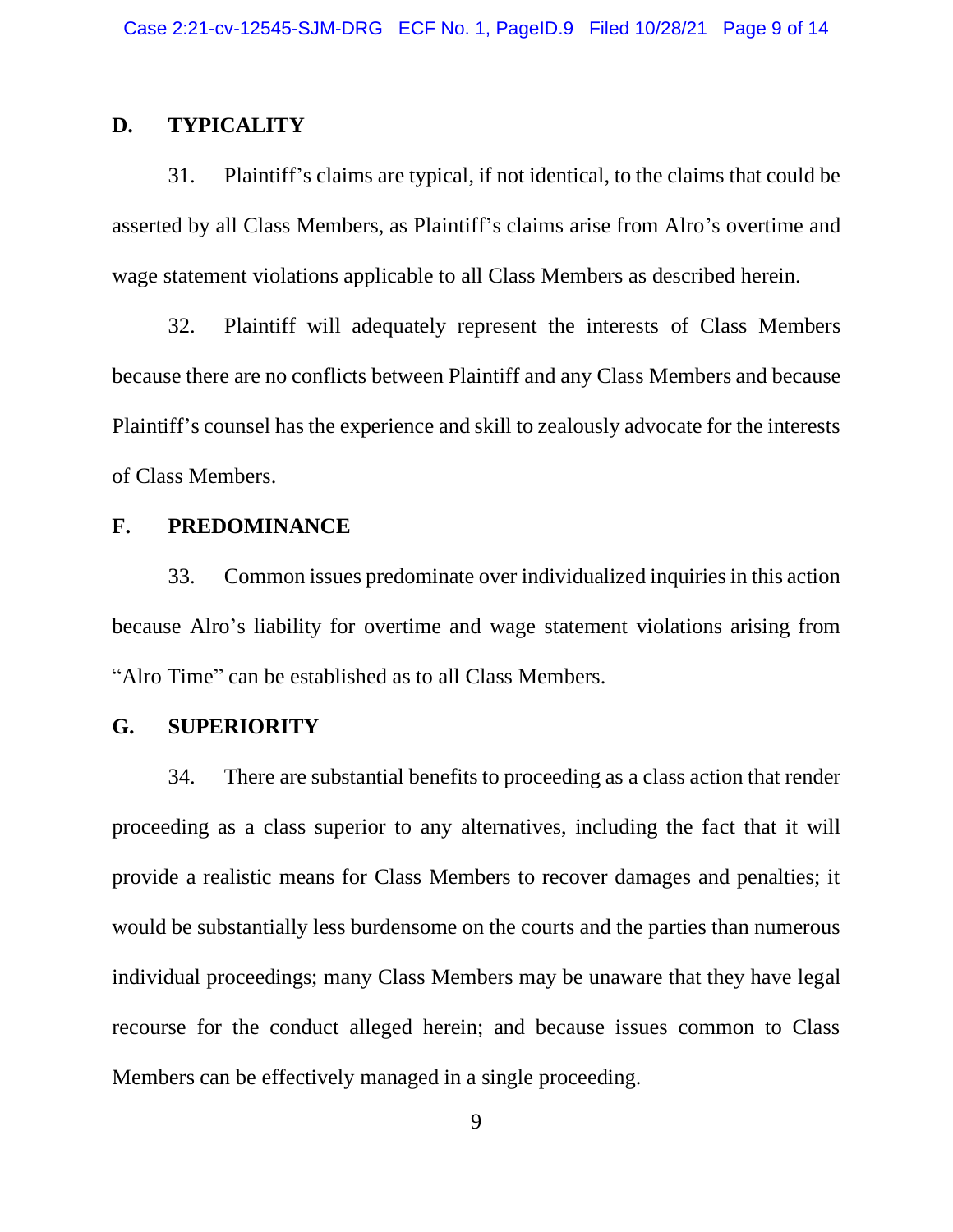# **FIRST COUNT FAILURE TO PAY OVERTIME 29 U.S.C. § 207 (On Behalf of all Collective Members )**

35. Plaintiff, on behalf of himself and all Collective Members, realleges and incorporates by reference the allegations in the preceding paragraphs as if fully alleged herein.

36. The FLSA states that an employee must be paid wages equal to one and one-half (1.5) times the employee's regular rate of pay for all hours worked in excess of 40 per week.

37. Collective Members, including Plaintiff, have worked in excess of forty (40) hours per week on a regular basis but have not been paid overtime premium pay for all hours worked beyond 40 in a week.

38. Accordingly, Collective Members are entitled to damages for Alro's failure to pay overtime wages in violation of the FLSA.

39. Further, as described herein, Alro's actions were not in good faith, nor did Alro have reasonable grounds for believing its actions were not in violation of the FLSA. Accordingly, Collective Members are entitled to liquidated damages pursuant to 20 U.S.C. § 260.

10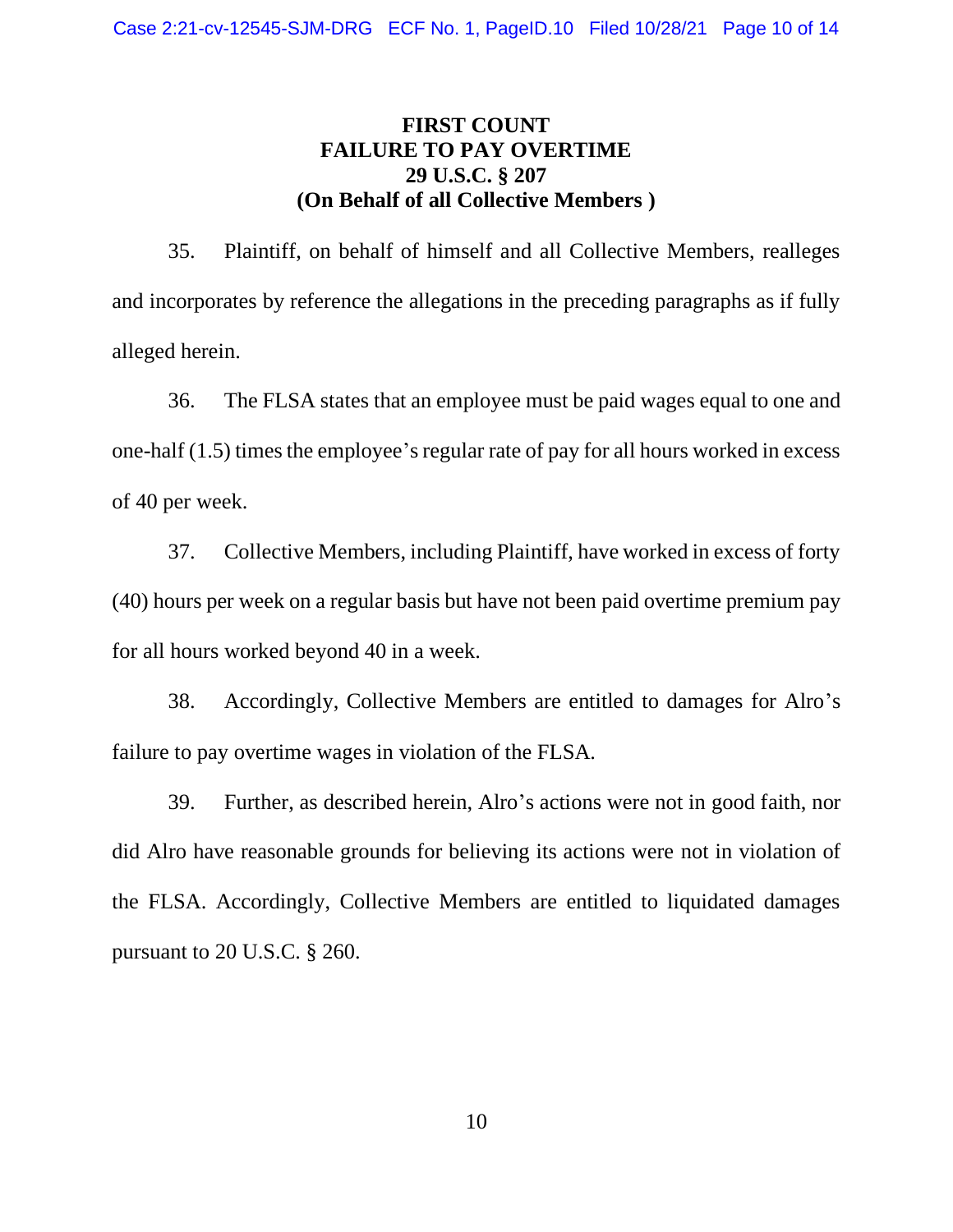# **SECOND CLAIM FAILURE TO PAY OVERTIME 12 NY ADC 142-2.2 (On Behalf of all Class Members)**

40. Plaintiff, on behalf of himself and all Class Members, realleges and incorporates by reference the allegations in the preceding paragraphs as if fully alleged herein.

41. The Minimum Wage Act, NYLL § 650, *et seq.*, and specifically NYLL § 655-656, delegated authority to the New York State Commissioner of Labor to issues regulations governing not just minimum wage, but also overtime pay. Pursuant to this authority, the Commissioner promulgated 12 NY ADC 142-2.2, which states, in relevant part, that an employee must be paid wages equal to one and one-half (1.5) times the employee's regular rate of pay for all hours worked in excess of 40 per week. NYLL § 663 provides that employees may bring a civil action for any underpayment of wages, including overtime wages, to which he or she is entitled under the Minimum Wage Act and attendant regulations, including 12 NY ADC 142-2.2. Similarly, NYLL § 198(1-a) provides that employees may recover the full amount of any underpayment of wages in a court action.

42. Class Members, including Plaintiff, have worked in excess of forty (40) hours per week on a regular basis but have not been paid this premium pay for hours worked in excess of 40 in a week.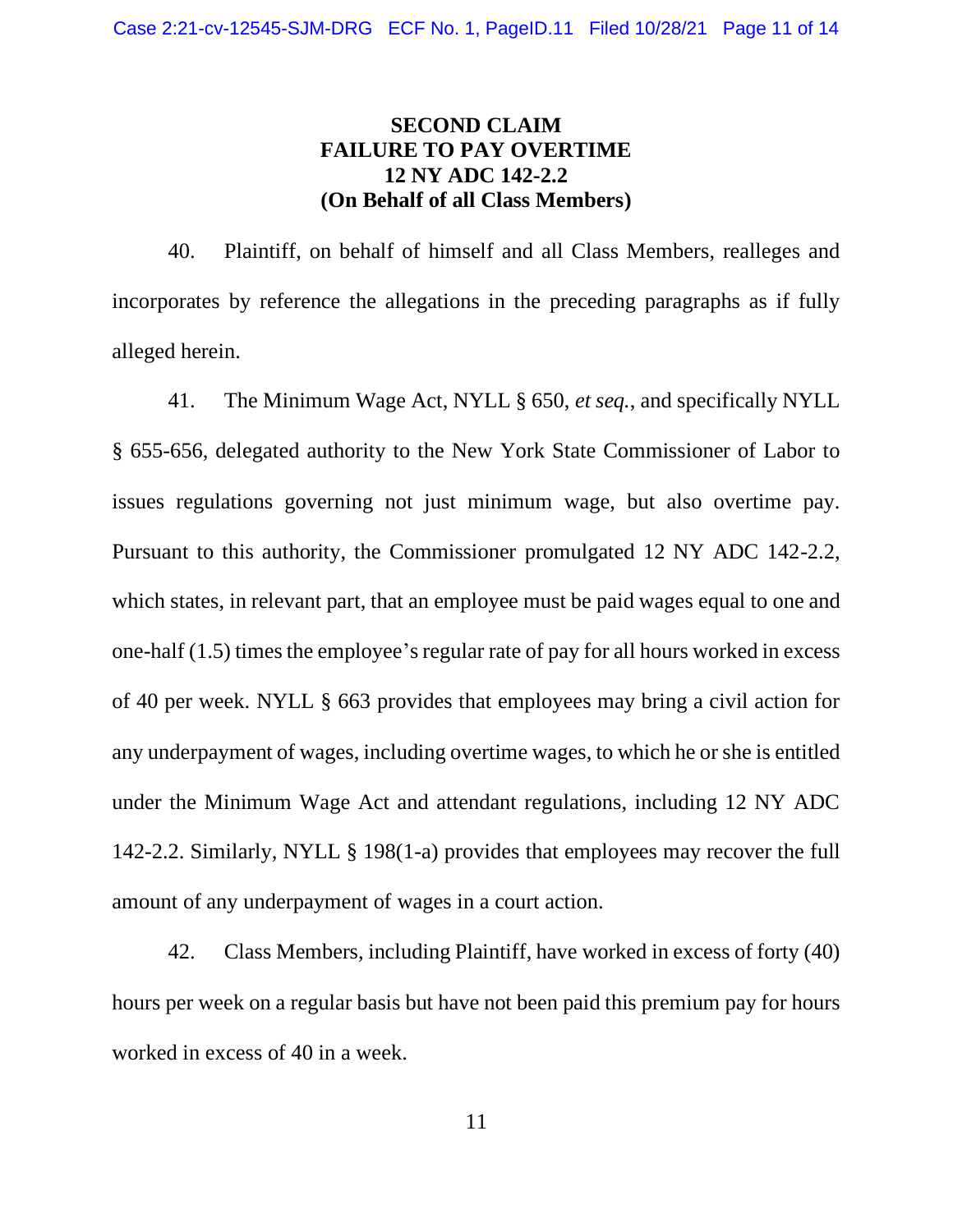43. Accordingly, Class Members are entitled to damages for Alro's failure to pay overtime wages in violation of New York law.

44. Further, as described herein, Alro's actions were not in subjective good faith. Accordingly, Class Members are entitled to liquidated damages pursuant to NYLL §§ 663(1) and/or 198(1-a).

# **THIRD CLAIM FAILURE TO PROVIDE ACCURATE WAGE STATEMENTS NY LABOR § 195(3) (On Behalf of all Class Members)**

45. Plaintiff, on behalf of himself and all Class Members, realleges and incorporates by reference the allegations in the preceding paragraphs as if fully alleged herein.

46. NYLL § 195(3) provides that "[f]or all employees who are not exempt from overtime compensation as established in the commissioner's minimum wage orders or otherwise provided by New York state law or regulation, the statement shall include the regular hourly rate or rates of pay;  the overtime rate or rates of pay;  the number of regular hours worked, and the number of overtime hours worked."

47. By failing to pay Class Members for "Alro Time," Alro's wage statements have necessarily inaccurately reflected Class Members' number of overtime hours worked.

48. Accordingly, Alro is subject to penalties pursuant to NYLL § 198(1-d),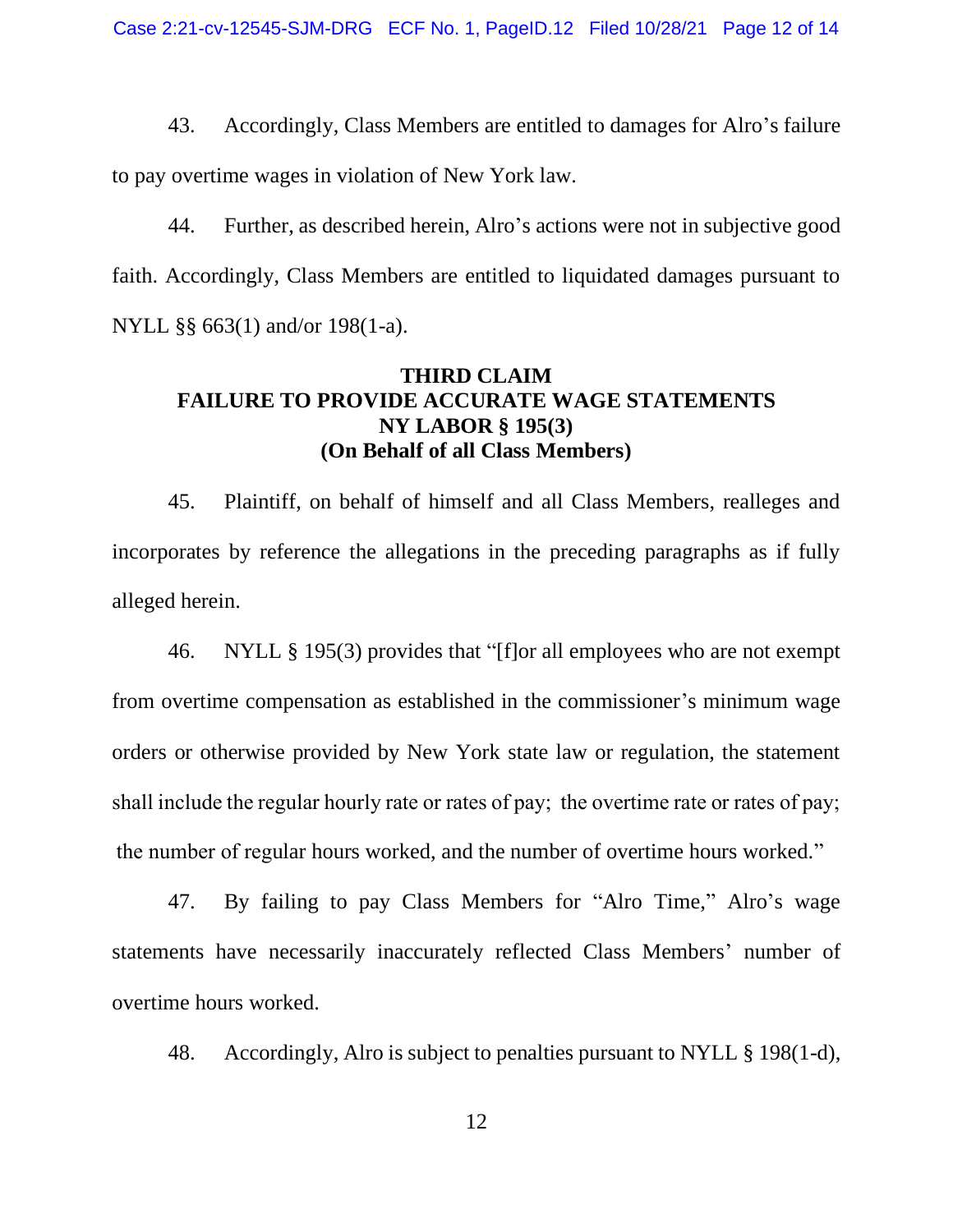which provides for recovery in a civil action of fifty dollars for each workday that the wage statement violations occurred, not to exceed a total of five thousand dollars.

## **PRAYER FOR RELIEF**

Plaintiff prays for relief as follows:

- a. Certification of this action as a collective and class action;
- b. Designation of Plaintiff as representative of the putative Collective and Class;
- c. Designation of Plaintiff's counsel as counsel for the putative Collective and Class;
- d. Damages for failure to pay overtime wages to Collective Members and Class Members pursuant to 28 U.S.C. § 216(b) and 12 NY ADC 142-2.2, NYLL §§ 198(3) and 663(1);
- e. Liquidated damages for failure to pay overtime wages to Collective Members and Class Members as provided by 28 U.S.C. § 216(b) and NYLL §§ 663(1) and/or 198(1-a);
- f. Penalties for failure to provide accurate wage statements to be paid to Class Members pursuant to NYLL § 198(1-d);
- g. Attorneys' fees pursuant to 29 U.S.C. § 216(b), NYLL §§ 663(1) and/or 198(1-a), and NYLL 198(1-d);